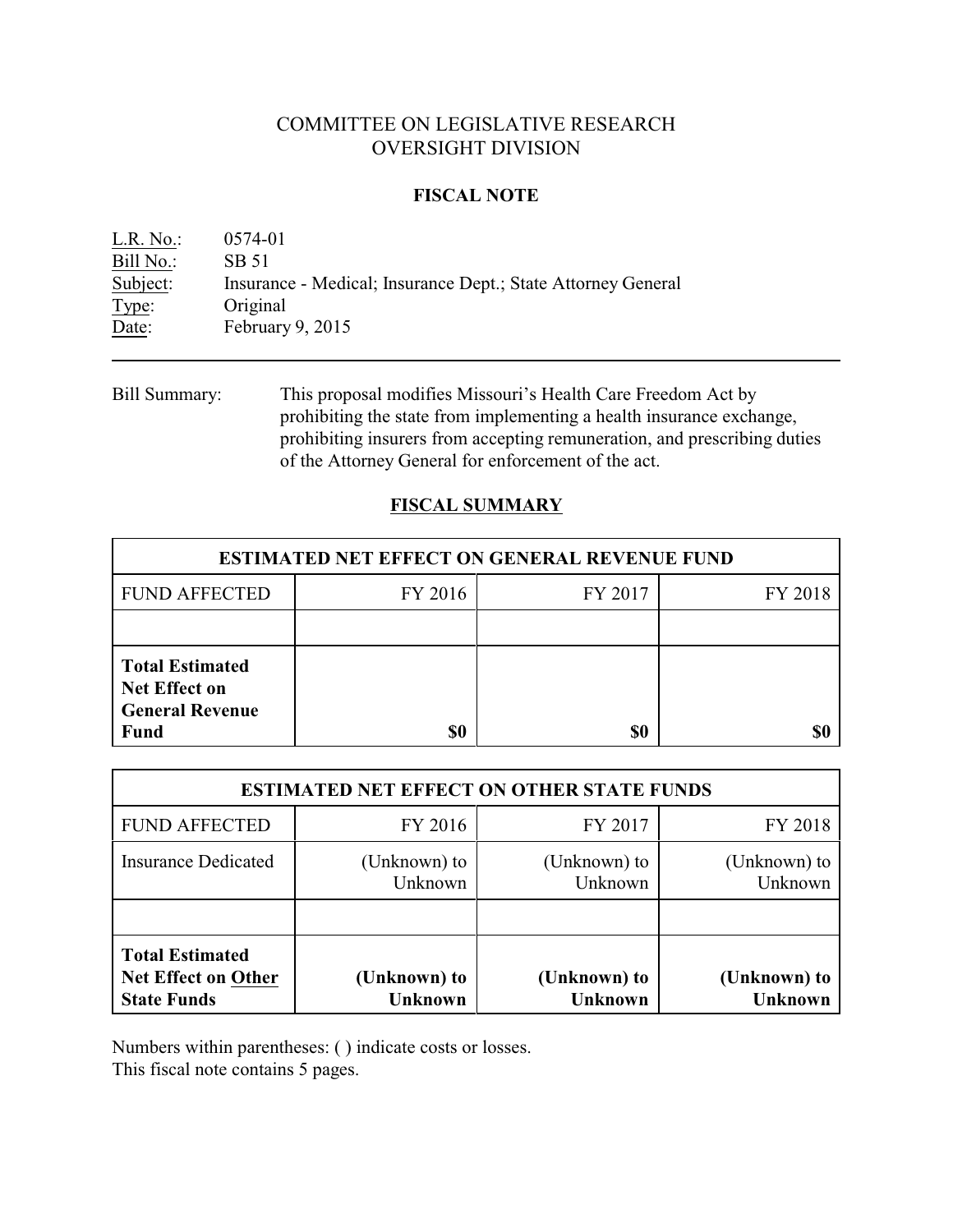L.R. No. 0574-01 Bill No. SB 51 Page 2 of 5 February 9, 2015

| <b>ESTIMATED NET EFFECT ON FEDERAL FUNDS</b>                        |         |         |         |  |
|---------------------------------------------------------------------|---------|---------|---------|--|
| <b>FUND AFFECTED</b>                                                | FY 2016 | FY 2017 | FY 2018 |  |
|                                                                     |         |         |         |  |
|                                                                     |         |         |         |  |
| <b>Total Estimated</b><br>Net Effect on All<br><b>Federal Funds</b> | \$0     | \$0     |         |  |

| <b>ESTIMATED NET EFFECT ON FULL TIME EQUIVALENT (FTE)</b>    |         |         |         |  |
|--------------------------------------------------------------|---------|---------|---------|--|
| <b>FUND AFFECTED</b>                                         | FY 2016 | FY 2017 | FY 2018 |  |
|                                                              |         |         |         |  |
|                                                              |         |         |         |  |
| <b>Total Estimated</b><br><b>Net Effect on</b><br><b>FTE</b> |         |         |         |  |

 $\Box$  Estimated Net Effect (expenditures or reduced revenues) expected to exceed \$100,000 in any of the three fiscal years after implantation of the act.

| <b>ESTIMATED NET EFFECT ON LOCAL FUNDS</b> |         |         |         |
|--------------------------------------------|---------|---------|---------|
| <b>FUND AFFECTED</b>                       | FY 2016 | FY 2017 | FY 2018 |
| Local Government                           | \$0     | \$0     | \$0     |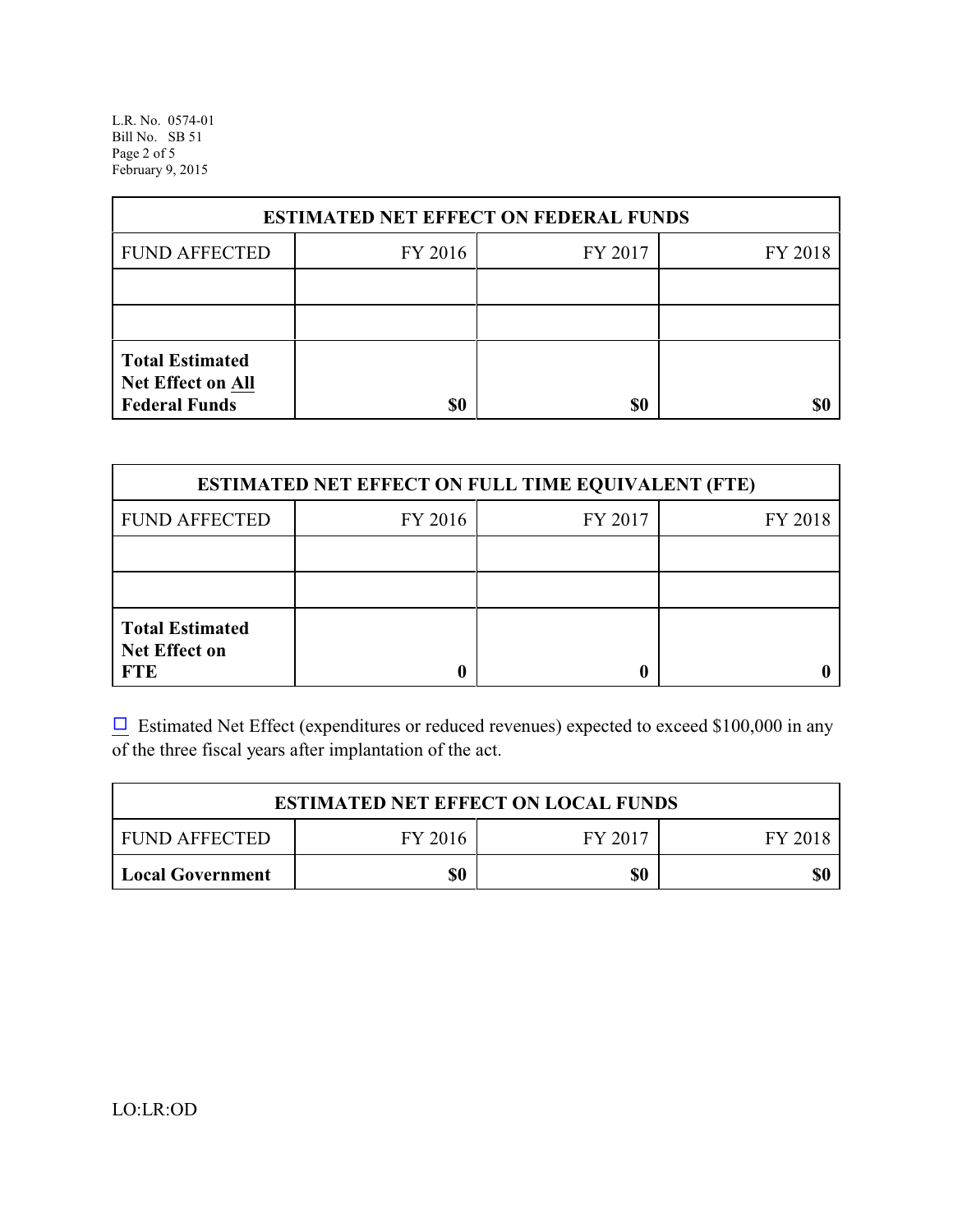L.R. No. 0574-01 Bill No. SB 51 Page 3 of 5 February 9, 2015

## **FISCAL ANALYSIS**

#### ASSUMPTION

Officials from the **Department of Insurance, Financial Institutions and Professional Registration (DIFP)** state it is unknown how the changes in this proposal would affect the department. Therefore, DIFP assumes an unknown fiscal impact to the Insurance Dedicated Fund.

For fiscal note purposes, **Oversight** will use a negative unknown to positive unknown fiscal impact to the DIFP's Insurance Dedicated Fund

Officials from the **Office of Attorney General (AGO)** state the proposal requires that the "attorney general shall take such action as is provided in this subsection in the defense or prosecution of rights protected under section 1.330 and this section." Those actions include seeking injunctions or "any other appropriate relief." As both the nature and number of actions the AGO will be required to undertake are presently unknown, the costs to the AGO are likewise unknown, but could be significant. The AGO will seek additional appropriations if significant additional litigation or other efforts are required.

**Oversight** assumes because the potential for litigation, injunctions and other actions is speculative, the AGO will not incur significant costs related to this proposal. If a fiscal impact were to result, the AGO may request additional funding through the appropriations process.

Officials from the **Department of Mental Health**, the **Department of Health and Senior Services**, the **Department of Social Services**, the **Missouri Department of Transportation**, the **Missouri Consolidated Health Care Plan**, the **Missouri Department of Conservation**, the **City of Columbia** and the **City of Kansas City** each assume the proposal would not fiscally impact their respective agencies.

Officials from the **Department of Public Safety - Missouri State Highway Patrol** defer to the Missouri Department of Transportation Employee Benefits Section for response regarding the potential fiscal impact of this proposal on their organization.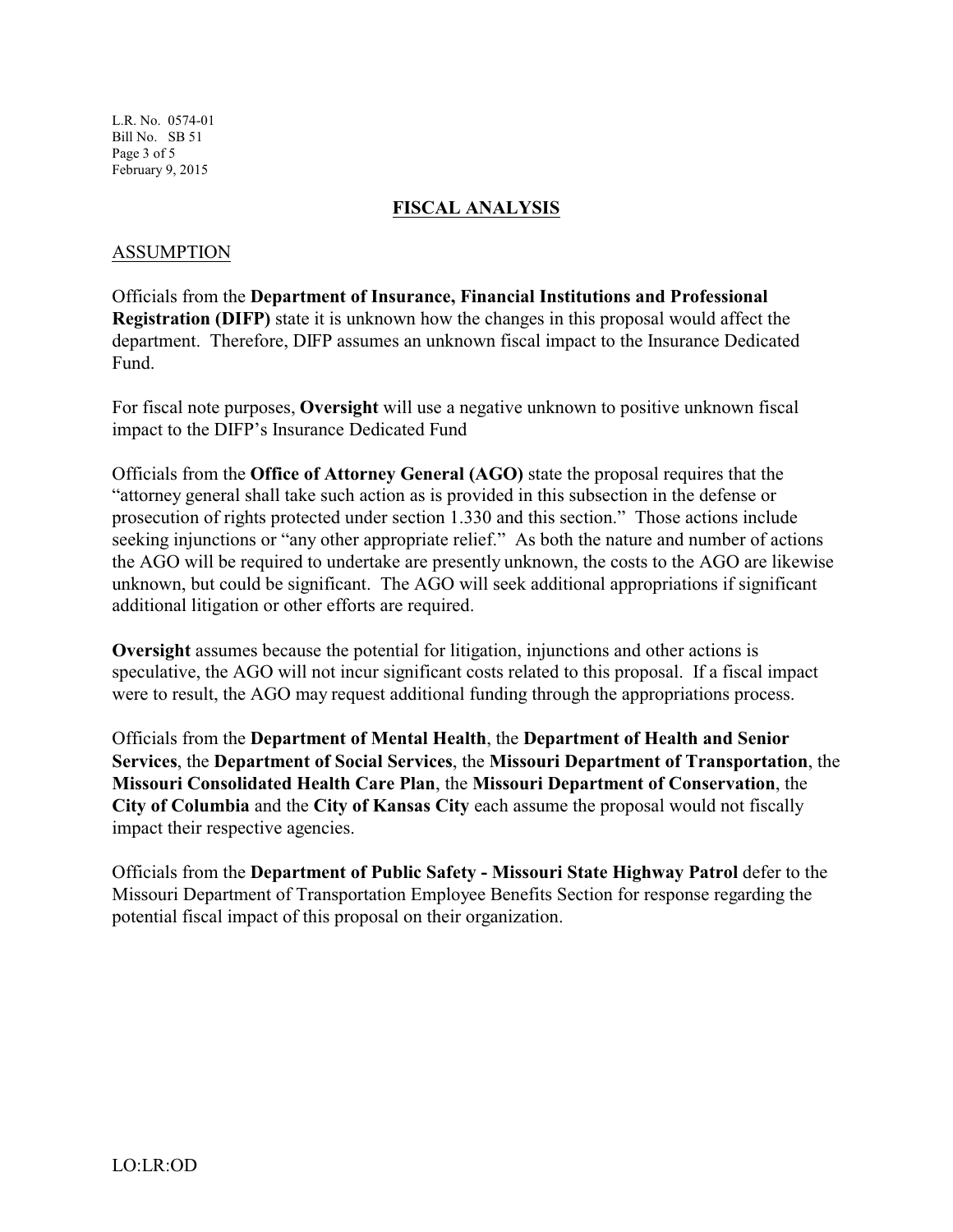L.R. No. 0574-01 Bill No. SB 51 Page 4 of 5 February 9, 2015

| FISCAL IMPACT - State Government                                                                 | FY 2016<br>$(10 \text{ Mo.})$  | FY 2017                 | FY 2018                 |
|--------------------------------------------------------------------------------------------------|--------------------------------|-------------------------|-------------------------|
| <b>INSURANCE DEDICATED FUND</b>                                                                  |                                |                         |                         |
| Savings - DIFP (§§1.330 and 1.334)<br>Implementation and compliance of the<br>proposal           | Unknown                        | Unknown                 | Unknown                 |
| Cost - DIFP $(\S\S1.330 \text{ and } 1.334)$<br>Implementation and compliance of the<br>proposal | (Unknown)                      | (Unknown)               | (Unknown)               |
| <b>ESTIMATED NET EFFECT ON THE</b><br><b>INSURANCE DEDICATED FUND</b>                            | <u>(Unknown) to</u><br>Unknown | (Unknown) to<br>Unknown | (Unknown) to<br>Unknown |
| FISCAL IMPACT - Local Government                                                                 | FY 2016<br>$(10 \text{ Mo.})$  | FY 2017                 | FY 2018                 |
|                                                                                                  | <u>\$0</u>                     | <u>\$0</u>              | <u>\$0</u>              |

# FISCAL IMPACT - Small Business

No direct fiscal impact to small businesses would be expected as a result of this proposal.

## FISCAL DESCRIPTION

This proposal modifies what is commonly known as the Health Care Freedom Act which was approved by the Missouri voters in 2010. The proposal restates Missouri's public policy of allowing its citizens the freedom to choose or decline to choose any mode of securing health care services without facing a penalty and provides that it is against Missouri public policy to implement or operate a health insurance exchange in Missouri. The proposal also posits several findings of fact of how the Patient Protection and Affordable Care Act and implementing a state-based exchange would subject Missouri citizens and employers to penalties. The proposal further provides that if a health insurance issuer operating in Missouri accepts any remuneration that may result in the imposition of penalties contrary to Missouri's public policy, then the Director of Insurance shall suspend the issuer's license to transact business in Missouri. The

## LO:LR:OD